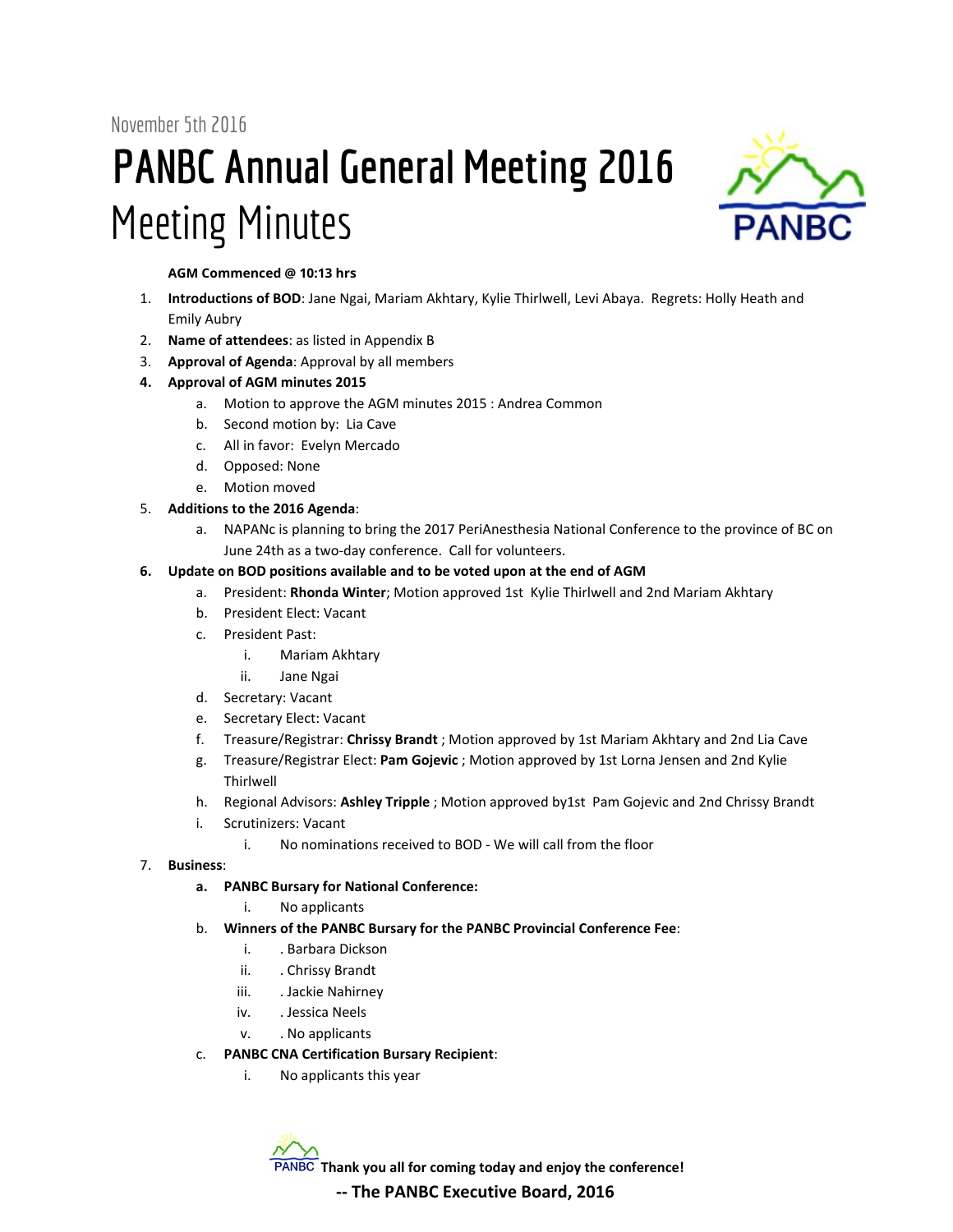- 8. **Financial Report**: Jane Ngai. Financial Report approved 1st by Lia Cave 2nd by Mariam Akhtary. Total Projected PANBC Funds at the end of 2016 year: \$10,267.79
- 9. **Membership Report:** Jane

Total Membership September 2016 - September 2017 = 91 members

- 10. **PANBC is looking for Volunteers for the following Committees**: See Appendix C
	- a. Website Committee: Jane Ngai
	- b. Newsletter Committee

#### **11. PACU CNA Certification Exams**

- a. The April 11 to August 8th application period to write the 2016 exams is now closed.
	- The 2017 certification exams and application dates will be announced via: www.nurseone.ca

b. Bursaries are available via NAPANc and PANBC

#### **12. Study guide for Certification Exam**

a. Is complete ("pdf") and available for free to NAPANc members writing the CNA exam

#### 13. **Next Standards:** 2017

- 14. **NAPANc**: Needing Volunteers
	- a. All Committees

#### **15. International Conference**

a. "Tides of Change - Advocacy, Education & Research" ICPAN 2017 - Sydney, Australia - November 1-4, 2017

#### 16. **National Conference:**

a. "Tune into your Practice"

NAPANc- Toronto, Canada - November 5th 2016

#### **17. PANBC BOD Election:**

- a. See Point 6 for Election Results.
- b. If no nominations it is up to the BOD to appoint by December 15th, 2016.
- c. If positions are not filled, PANBC will be **dissolved**. Bank funds from PANBC will be transferred to NAPANc for holding in case candidate in the future spearheads restarting PANBC as an official association again.

#### 18. **PANBC is looking for addition of Regional Representatives**:

- a. Positions available:
	- i. Vancouver Coastal Regional Representative: **Lia Cave**
	- ii. Fraser Health Authority Representative: **Kristy Thain**
	- iii. Vancouver Island Representative: **Barbara Dixon**
	- iv. Northern Health Representative: **Ashley Tripple**
	- v. Provincial Health Services Authority Representative: Vacant
	- vi. Interior Health Representative: **Louise Bernardin**
	- vii. First Nations Health Representative
- b. Anesthesia Representative: Vacant
- 19. **PANBC Conference Follow up meeting**: TBA in January 2017
- 20. **Adjournment of Meeting at** 10:33 hrs



**-- The PANBC Executive Board, 2016**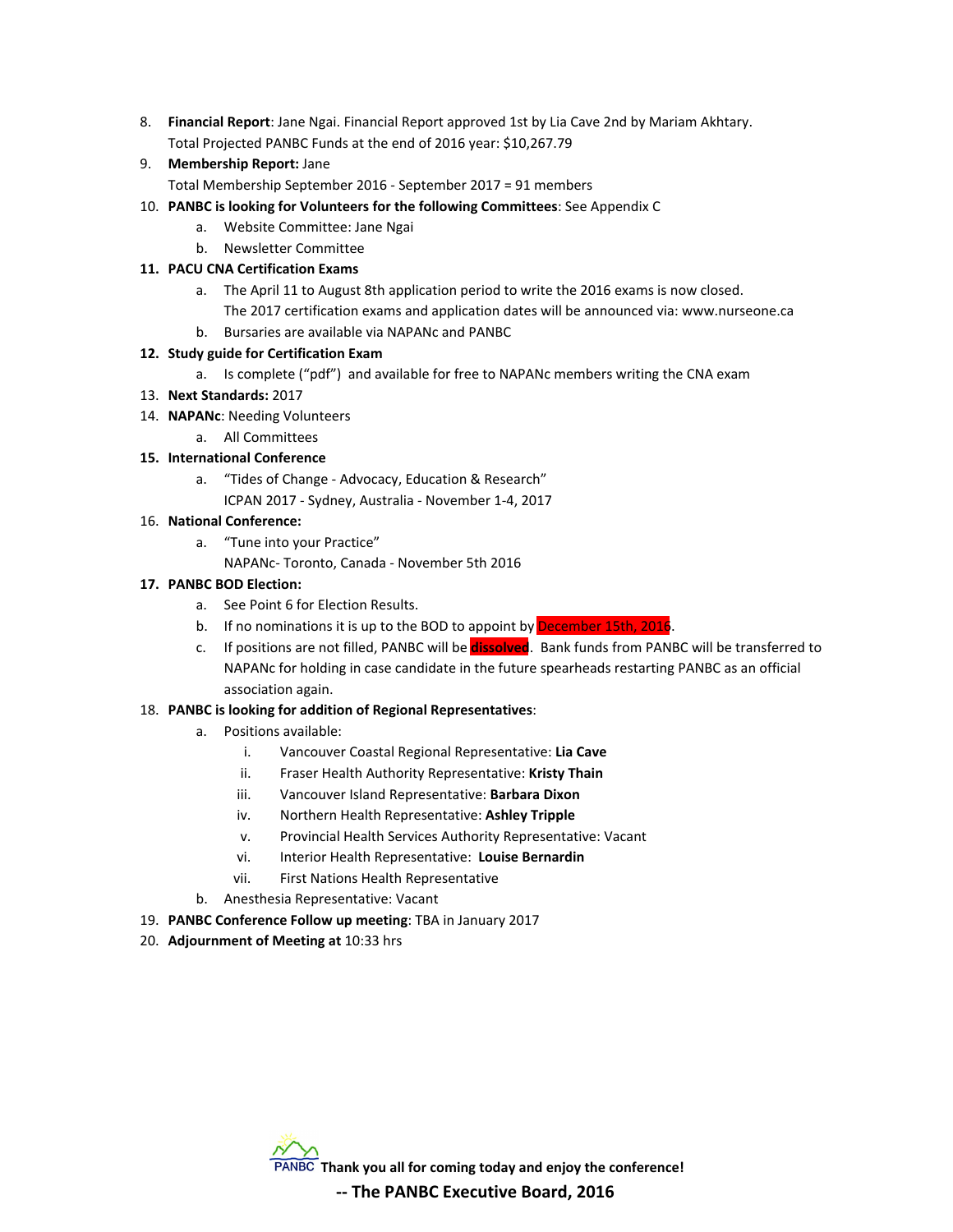#### **Appendix B: 2016 AGM Member Attendance List**

#### November 5, 2016

| 1. Abaya, Levi |  |
|----------------|--|
|----------------|--|

- 2. Akhtary, Mariam
- 3. Asher, Meghan
- 4. Bernadin, Louise
- 5. Boyko-Grinwis, Kathy
- 6. Brandt, Chrissy
- 7. Brothers, Nancy
- 8. Burnie, Kathy
- 9. Carlson, Carrie
- 10. Cave, Lia
- 11. Chan, Alice
- 12. Cheng, Michelle
- 13. Chua, Brenda
- 14. Confrey, Ruth
- 15. Cross, Valerie
- 16. Cruz, Nadine
- 17. De Guzman, Gladys
- 18. Dickson, Barbara
- 19. Eikerman, Louise
- 20. Forysth, Kim
- 21. Fulton, Donna
- 22. Ged-Piesik, Karolina
- 23. Giasson, Marcie
- 24. Gojevic, Pam
- 25. Gravelle, Linda
- 26. Hadden, Wendy
- 27. Haile, Feven
- 28. Harper, Janet
- 29. Heisler, Linda
- 30. Jensen, Cheryl
- 31. Jensen, Lorna
- 32. Kielstra, Janelle
- 33. Krieger, Elaine
- 34. Kuo, Leanne
- 35. Lam, Mary
- 36. Les, Caroline

37. Lew, Janet 38. Little, Judy 39. Luk, Mary 40. MacKay, Barb 41. Mcdonald, Teresa 42. Mendoza, Alexa 43. Mercado, Evelyn 44. Nahirney, Jacqueline 45. Neels, Jessica 46. Ngai, Jane 47. Padolina, Claire 48. Peterson, Louise 49. Racine, Resh 50. Ramsay, Gina 51. Rawluk, Carol 52. Rogers, Debra 53. Rowe, Shelley 54. Salton, Leanne 55. Saunders, Lana 56. Smith, Ashley 57. Sutherland, Deborah 58. Tan, Susan 59. Thain, Kristy 60. Thirlwell, Kylie 61. Tripple, Ashley 62. Uppal, Parvinder 63. Vosper, Debra 64. Widdis, Wynne 65. Williams, Sue 66. Wilson, Pamela

- 67. Wong, Amy
- 68. Wood, Helen
- 69. Zachary, Carmen

**Thank you all for coming today and enjoy the conference! -- The PANBC Executive Board, 2016**